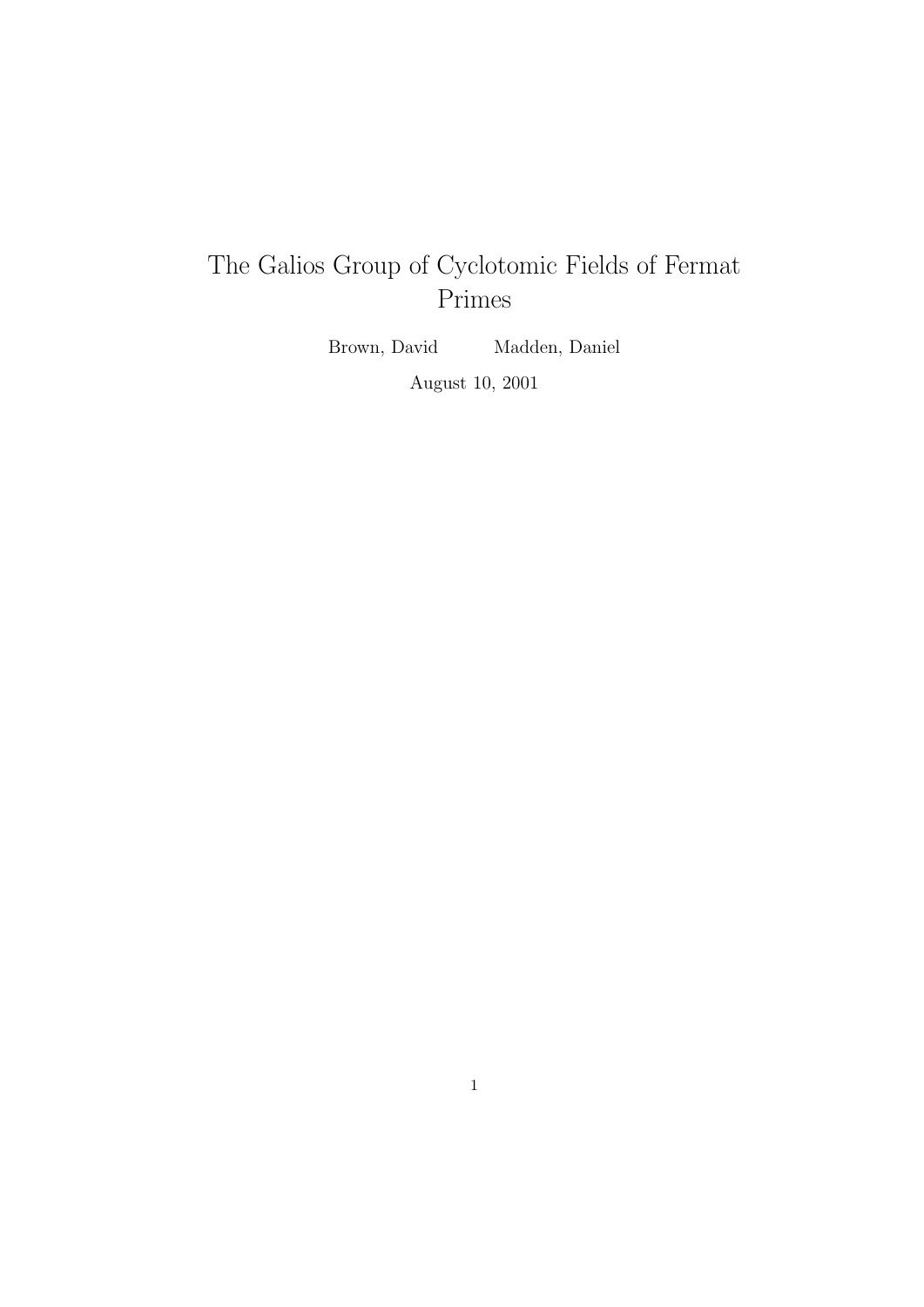Contents

| 1.       | Introduction                                                                                                                         | 3              |  |
|----------|--------------------------------------------------------------------------------------------------------------------------------------|----------------|--|
| $\bf{2}$ | <b>History</b>                                                                                                                       |                |  |
| 3        | Constructing an n-gon                                                                                                                | $\overline{4}$ |  |
| 4        | Calculating the Radical Expression for $\cos(\frac{2\pi}{n})$                                                                        | 4              |  |
|          | Solving for $\cos\left(\frac{2\pi}{3}\right)$ and $\cos\left(\frac{2\pi}{5}\right) \dots \dots \dots \dots \dots \dots \dots$<br>4.1 | $\overline{5}$ |  |
|          | 4.2                                                                                                                                  | $\bf 5$        |  |
|          | How to find $\cos\left(\frac{2\pi}{257}\right)$ and $\cos\left(\frac{2\pi}{65537}\right)$<br>4.3                                     | $\overline{7}$ |  |
|          | 4.3.1 The Tau Function $\ldots \ldots \ldots \ldots \ldots \ldots \ldots$                                                            | $\overline{7}$ |  |
|          |                                                                                                                                      | $8\,$          |  |
|          | 4.3.3 Calculating $\beta_i$ From the Bottom                                                                                          | 9              |  |
|          | 4.3.4 Calculating $\beta_i$ From the Top                                                                                             | 10             |  |
|          | 4.3.5<br>Distinguishing Between Solutions                                                                                            | 12             |  |
|          | 5 Calculations Using the Tower                                                                                                       | 13             |  |
|          | A Warmup $-\cos(\frac{2\pi}{17})$<br>5.1                                                                                             | 13             |  |
|          | $5.2\,$                                                                                                                              | 15             |  |
|          | 6 Two Algorithms for the Construction of n-gons                                                                                      | 16             |  |
|          | 6.1                                                                                                                                  | 16             |  |
|          | 6.2                                                                                                                                  | 16             |  |
| 7        | Conclusion                                                                                                                           | 17             |  |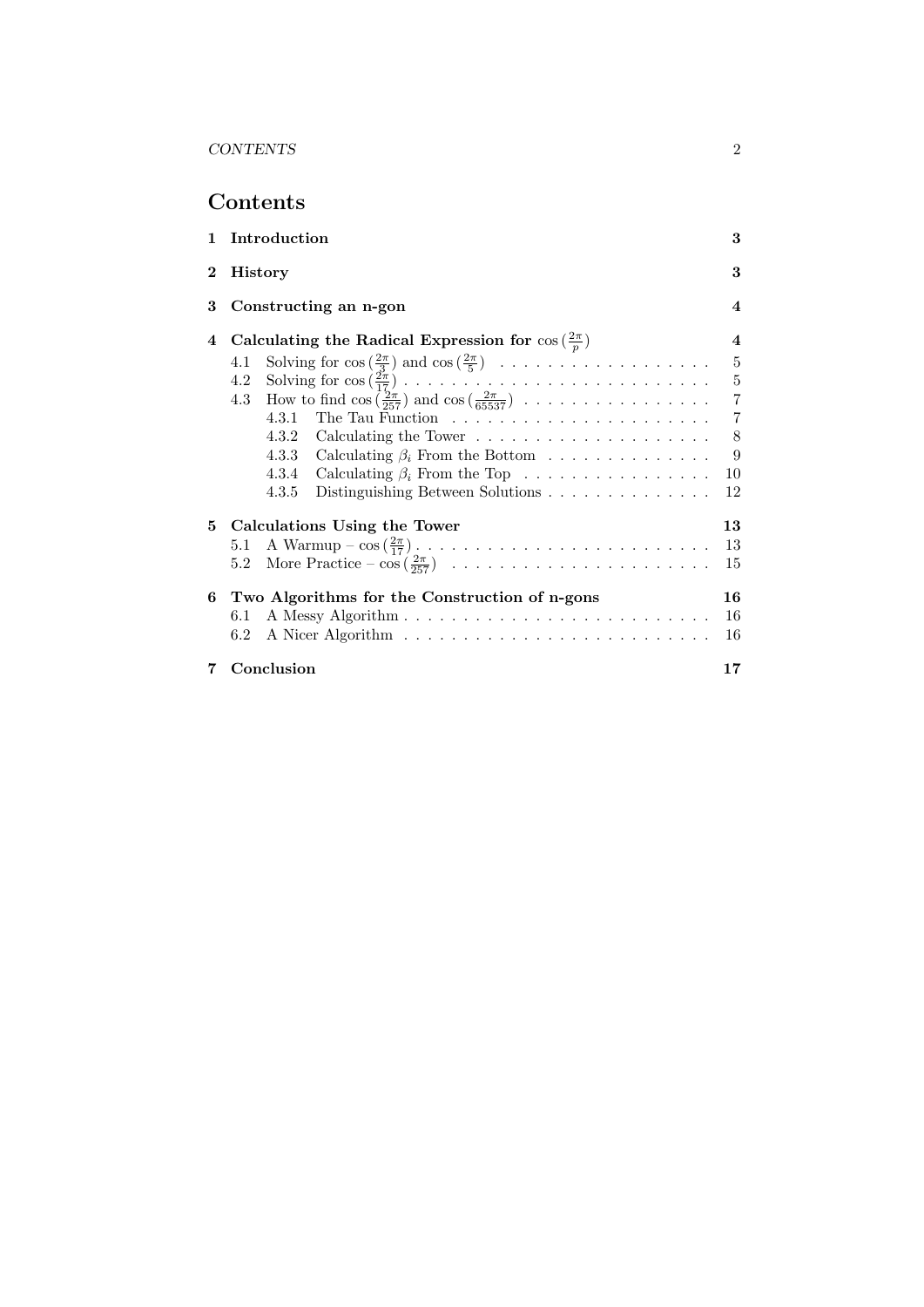### 1 Introduction

This paper is a discussion of the research done by the authors over the summer of 2001. It discusses the calculation of nice, real expressions involving nothing worse than radicals for  $\cos(\frac{2\pi}{p})$  where p is a Fermat prime. Algorithms for the ruler and compass constructions of the corresponding regular n-gons are given as well.

### 2 History

Plato considered the straight line and circle the only "perfect" geometrical figures, and this restricted the tools available for the constructions of ancient Greek geometry to two: the unmarked ruler and the compass. The restrictions were that a line could be drawn through any two points and a circle could be drawn centered at any point and with a radius equal to the distance between any two points. Any intersection of lines or circles was considered a new point. The Greeks were able to perform a wide range of constructions with these self-imposed limitations including dividing a line into arbitrarily many equal segments, perpendicular and parallel lines, and constructing a square with area equal to any given polygon. Unfortunately, they never formulated their ideas algebraically and there remained many unanswered questions, such as how does one trisect an angle or construct a square with area equal to that of a circle and for which values of n the regular n-gon was constructible.

Impossibility proofs were eventually given for the first two of these unanswered problems. As for the third, ruler and compass constructions for the regular 3, 5, and 15-gon, and for any 2n-gon given the construction of an n-gon, were know to the ancient Greeks. The solution progressed little until March 30, 1796 when a young Gauss discovered that the regular 17-gon could be constructed. He was nineteen years old at the time and was so pleased with his discovery that he decided to dedicate his life to mathematics, previously unable to decide between that and the study of languages. Gauss later proceeded to definitively show in his Disquisitiones Arithmeticae, reprinted as Gauss [1], the exact values of n for which ruler and compass constructions of the regular n-gon were constructible; he showed that a regular n-gon is constructible if and only if

 $n=2^r p_1 \dots p_s$ 

where  $p_i = 2^{2^n} + 1$   $(p_i$  is a Fermat prime) and  $n, r, s \in \mathbb{N}$ .

Thus, the problem reduced to one of number theory: which Fermat numbers are prime? Pierre de Fermat made the observation in 1640 that the first five Fermat numbers, 3, 5, 17, 257, and 65537 were all prime and conjectured that all Fermat numbers were prime, but this was proved false by Euler in 1732. These remain the only know Fermat primes, and a proof of such would finally solve the ancient Greek question of for which values of n is the regular n-gon is constructible.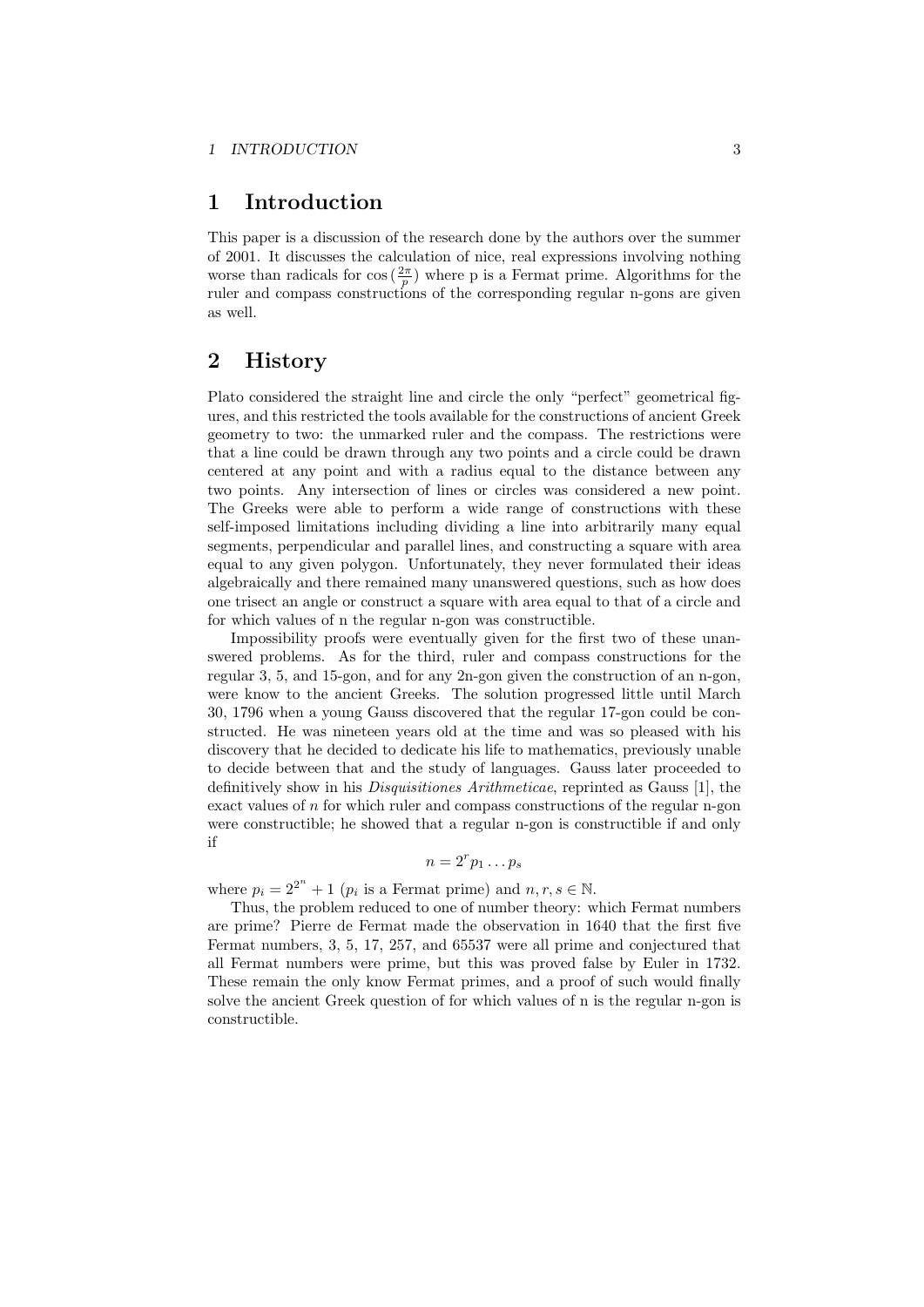### 3 Constructing an n-gon

The vertices of a regular n-gon are precisely the  $n^{th}$  roots of unity in the complex plane. If the first root can be constructed then the remaining roots can be constructed by redefining the axes through the origin and the constructed vertex and repeating the procedure on the new axes. Now, Euler's formula gives  $\zeta_n =$  $\exp^{\frac{2\pi i}{n}} = \cos \frac{2\pi}{n} + i \sin \frac{2\pi}{n}$ , so if the point  $(\cos \frac{2\pi}{n}, \sin \frac{2\pi}{n})$  can be constructed, then the entire n-gon can as well. Also, if just the point  $(\cos \frac{2\pi}{n}, 0)$  can be constructed, then the intersection of a line perpendicular to the x-axis through this point and a circle centered at the origin with a radius of one gives the desired vertex.

Formulated algebraically, a ruler and compass construction allows the following actions: addition, subtraction, multiplication and division of any two points, taking the inverse and square root of a point, and the solution of a quadratic or linear equation using coefficients of any constructible points, in addition to the operations mentioned in section 2. Also, given two points, an axes can be constructed through them using one point as the origin and another as the point (1,0). Examples of some of these procedures are given in [2].

Given the points  $(0,0)$  and  $(1,0)$ , we would like to construct the point (cos  $\frac{2\pi}{n}$ , 0). This can be done if and only if cos  $\frac{2\pi}{n}$  is at worst a radical expression. If a radical expression is given or found then a rather unaesthetic construction of the n-gon is to simply construct the sum of rationals and roots which make up this expression. The problem thus reduces to finding a radical expression for  $\cos \frac{2\pi}{n}$  and this will be center of this paper. Only the cases where n is a single fermat prime will be considered, since constructions of products of the primes and powers of two can be easily derived from constructions of p-gons.

Again, constructions for the 3 and 5-gons are simple and were known to the ancient Greeks. Since then, many constructions for the 17-gon have been given, the earliest published being that of Huguenin [3] in 1803. Richelot [4] published a series of papers under a very long title concerning the construction of a regular 257-gon. His manuscript was huge, but his construction was eventually verified. Bell [5] mentions an overzealous research student being given the construction of the 65537-gon as a project to get him out of his professors hair and returning with one twenty years later. Though this story is a bit apocryphal, it is not far from the truth; Professor Hermes of Linger spent ten years working on this problem. The last line of his transcript translates as "I am done," but many argue that in his dialect the more accurate translation is "I give up." Needless to say his manuscript has yet to be verified, and the problem of actually constructing a 65537-gon remains open.

# 4 Calculating the Radical Expression for  $\cos(\frac{2\pi}{p})$

Appealing to Euler and his formula relating imaginary arguments of exponents and the cos and sin functions provides a starting point for the calculation of a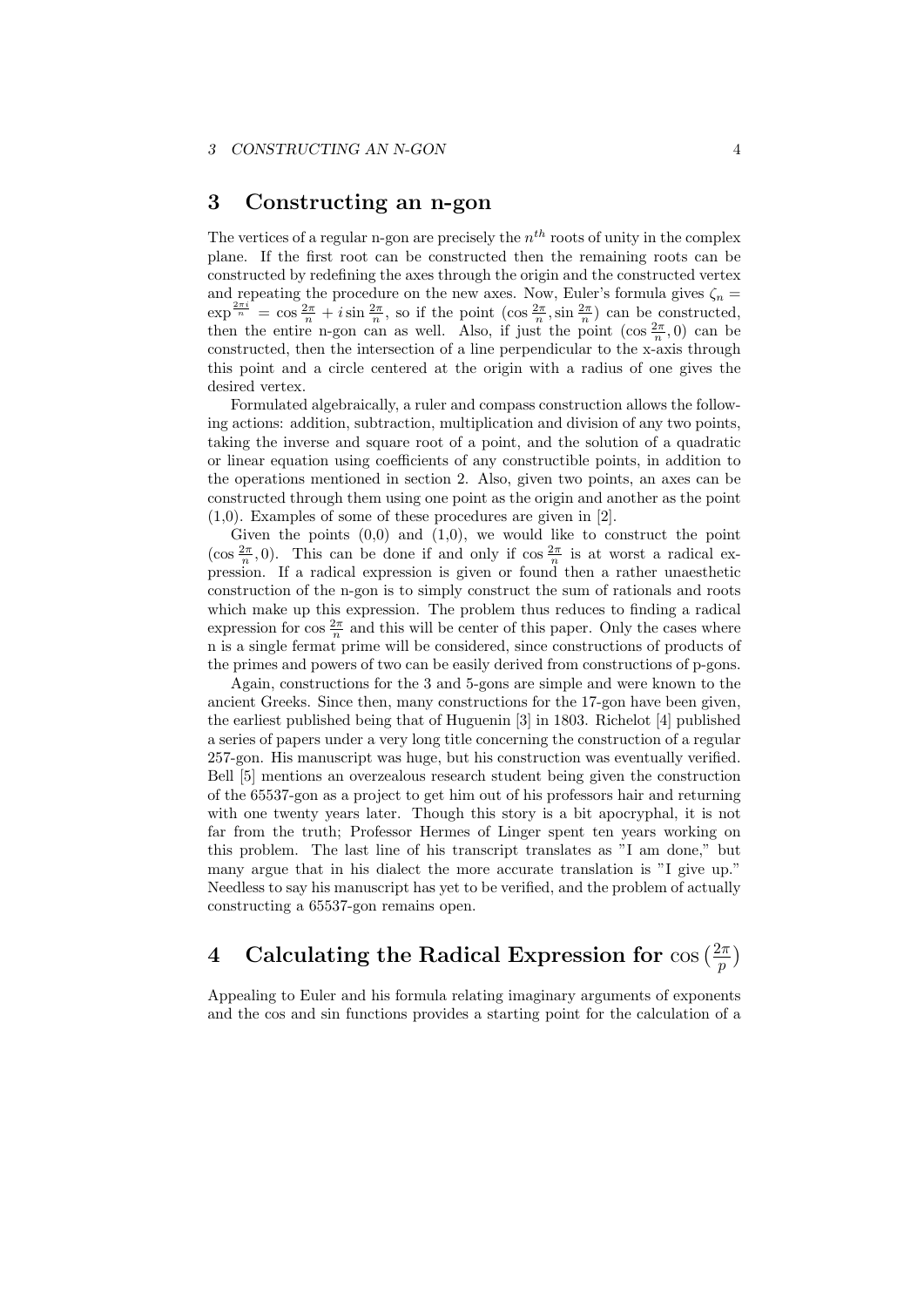radical expression for  $\cos\left(\frac{2\pi}{p}\right)$ . A consequence of Euler's formula is the relation

$$
2\cos\left(\frac{2\pi}{p}\right) = e^{\frac{2\pi i}{p}} + e^{-\frac{2\pi i}{p}} = \zeta_p + \zeta_p^{-1}.
$$

Euler's formula gives another useful result:

$$
\zeta_p = e^{\frac{2\pi i}{p}} = \cos\left(\frac{2\pi}{p}\right) + i\sin\left(\frac{2\pi}{p}\right),\,
$$

therefore

$$
(\zeta_p)^p = (e^{\frac{2\pi i}{p}})^p = e^{\frac{2\pi i p}{p}} = e^{2\pi i} = \cos(2\pi) + i\sin(2\pi) = 1,
$$

and

$$
\frac{(\zeta_p)^p - 1}{\zeta_p - 1} = (\zeta_p^{p-1} + \ldots + \zeta_p + 1) = 0.
$$
 (1)

Thus, if the expression  $(\zeta_p^{p-1} + \ldots + \zeta_p + 1)$  can be manipulated such that  $\zeta_p + \zeta_p^{-1}$  is the solution of a quadratic equation then the problem is solved. When appropriate, we will work in terms of polynomials in x evaluated at  $\zeta_p$ .

# **4.1** Solving for  $\cos\left(\frac{2\pi}{3}\right)$  and  $\cos\left(\frac{2\pi}{5}\right)$

For the  $p = 3$  and  $p = 5$  cases it is simple to do this through mere algebraic manipulation. For the  $p = 3$  case, we have

$$
x^{2} + x + 1 = x((x + x^{-1}) + 1) = 0
$$

and  $(x + x^{-1})$  is a solution of the linear equation  $y + 1 = 0$ , or

$$
\cos\left(\frac{2\pi}{3}\right) = \frac{x + x^{-1}}{2} = -\frac{1}{2}
$$

which is consistent with what one is taught in an elementary trigonometry class.

Next is the  $p = 5$  case:

$$
x^{4} + x^{3} + x^{2} + x + 1 = x^{2}((x + x^{-1})^{2} + (x + x^{-1}) - 1) = 0
$$

and  $(x + x^{-1})$  is a solution of the quadratic equation  $y^2 + y + 1 = 0$ , and

$$
\cos\left(\frac{2\pi}{5}\right) = \frac{x + x^{-1}}{2} = \frac{\sqrt{5} - 1}{4}
$$

# **4.2** Solving for  $\cos\left(\frac{2\pi}{17}\right)$

Unfortunately, repeating this procedure for the  $p = 17$  and larger cases is trickier. Mimicking the above procedure exactly gives the following:

$$
x^{16} + ... + x + 1 = (x-1)x^8((x+x^{-1})^8 + (x+x^{-1})^7 - 7(x+x^{-1})^6 + ... + (x+x^{-1}) - 1) = 0
$$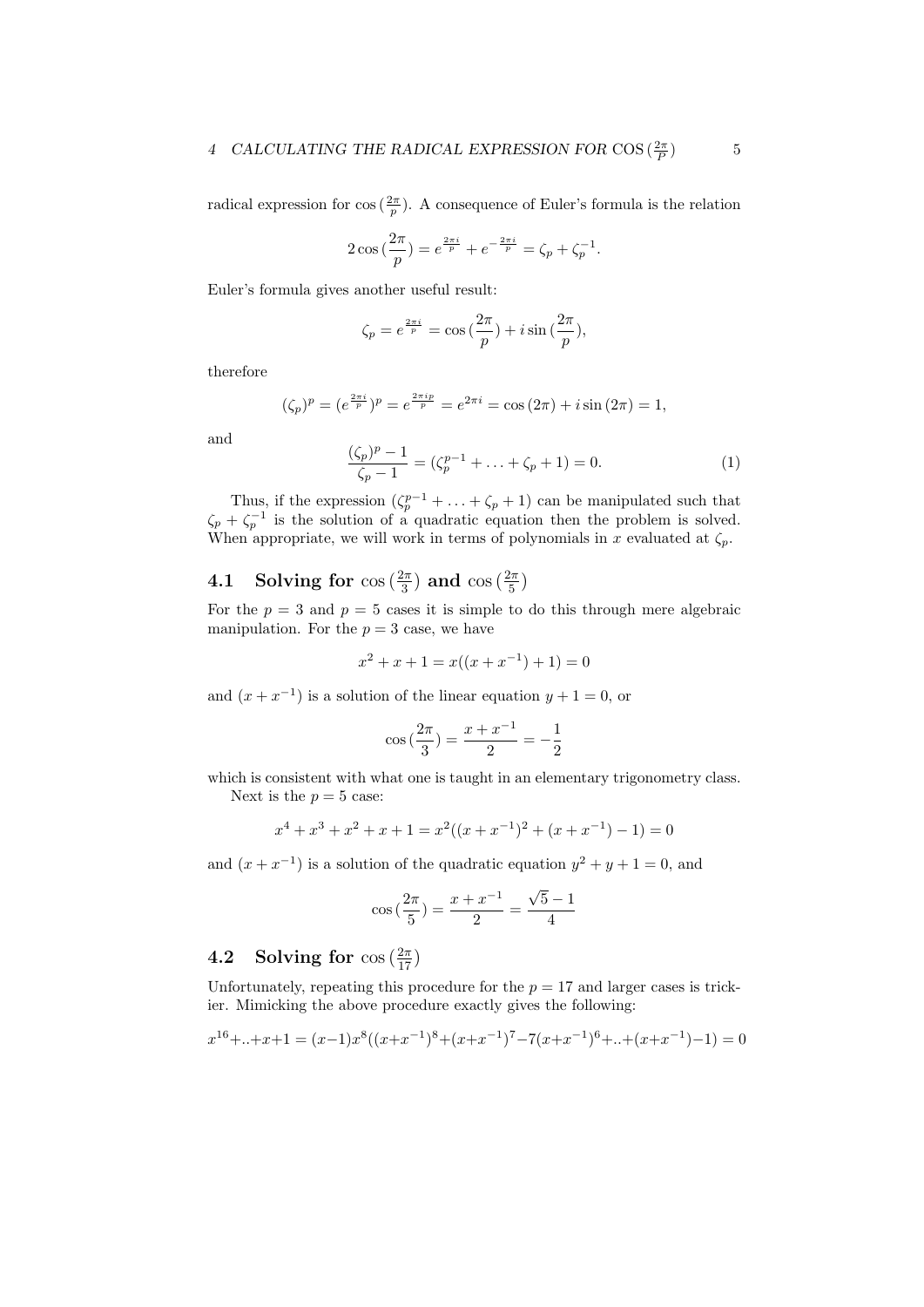therefore  $(x+x^{-1})$  is a solution of an octic equation. There is no simple formula for the solution of an octic equation, but this is a special case. Gauss says that a nice alternate expression exists, so it must be possible to solve this one way or another.

To achieve this, it is necessary construct a tower of quadratic expressions of the form

$$
\alpha_1^2 - \alpha_0 \alpha_1 + \beta_1 = 0
$$
  
\n
$$
\alpha_2^2 - \alpha_1 \alpha_2 + \beta_2 = 0
$$
  
\n...  
\n
$$
\alpha_i^2 - \alpha_{i-1} \alpha_i + \beta_i = 0,
$$

where each  $\alpha_i$  is of the form

$$
\alpha_i = \sum_{k=0}^{2^{2^n - i} - 1} \zeta_p^{g^{2^i k}}
$$

where  $n \in \mathbb{N}$  and g is a quadratic nonresidue modulo p. The importance of g being a quadratic nonresidue is that g is then primitive and will generate the set  $\mathbb{Z}_p\backslash\{0\}$ . Hence, the portion of  $\{\zeta, \ldots, \zeta^{16}\}$  covered by each  $\alpha_i$  is a subset of that covered by  $\alpha_{i-1}$ , and has half as many elements. Likewise, the set of unique  $\mathbb Q$  automorphisms of  $\mathbb Q(\alpha_i)$  is a subset of the set of unique  $\mathbb Q$  automorphisms of  $\mathbb{Q}(\alpha_{i+1})$ , and the set of invariants over  $\mathbb{Q}(\alpha_{i+1})$  is a subset of the set of invariants over  $\mathbb{Q}(\alpha_i)$ . This can be better explained once the  $\tau$  function is introduced in section 4.3.1.

By Fermat's little theorem  $m^{p-1}$  mod  $p = 1$ , where  $m \in \mathbb{Z}$ , and by the definition of quadratic nonresidues  $g^{\frac{p-1}{2}}$  mod  $p = -1$ , so another important consequence is that

$$
\alpha_{2^n-1} = \sum_{k=0}^1 (\zeta^{g^{2^{2^n-1}k}}) = \zeta^{g^0} + \zeta^{2^{2^n}} = \zeta^{g^0} + \zeta^{p-1} = \zeta + \zeta^{-1} = 2\cos\frac{2\pi}{p}.
$$

Also,  $\zeta$  and  $\zeta^{-1}$  are complex conjugates, so their sum is a real number, and since each  $\alpha_i$  is built from  $\zeta + \zeta^{-1}$  or multiples of  $\zeta + \zeta^{-1}$ , they are all real numbers. For the case in question,  $p = 17$ , our tower of quadratic extensions is

$$
\alpha_1^2 - \alpha_0 \alpha_1 + \beta_1 = 0
$$
  
\n
$$
\alpha_2^2 - \alpha_1 \alpha_2 + \beta_2 = 0
$$
  
\n
$$
\alpha_3^2 - \alpha_2 \alpha_3 + \beta_3 = 0.
$$

Gauss's proof that  $\cos \frac{2\pi}{p}$  has an alternate radical expression with no worse than square roots also guarantees that this tower will exist. The solution of the bottom quadratic, or the one in terms of  $\alpha_1$ , is a radical expression and the solution of each of the quadratics in  $\alpha_i$  are in terms of radical expressions of  $\alpha_{i-1} \dots \alpha_1$ . For simplicity, we will use  $g = 3$ .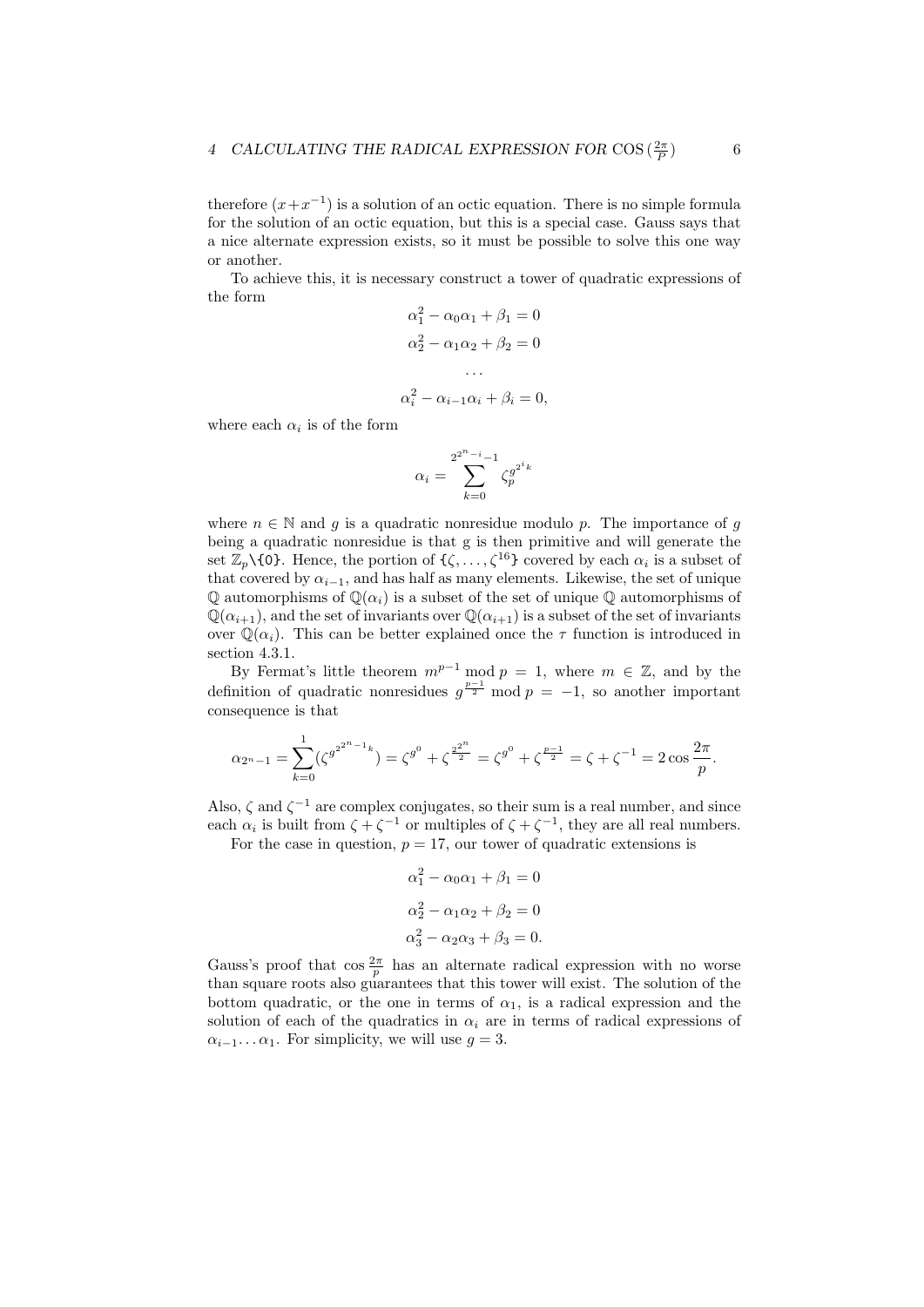#### 4 CALCULATING THE RADICAL EXPRESSION FOR COS  $(\frac{2\pi}{P})$ ) 7

Consider  $\alpha_1 = \sum_{k=0}^7 (x^{3^{2k}}) = x + x^2 + x^4 + x^8 + x^{-8} + x^{-4} + x^{-2} + x^{-1}$  $(\alpha_1^2 + \alpha_1 - 4)x^{16} = 4\sum^{16}$  $k=0$  $(x^{k}) + (x^{17} - 1)g(x) = 4(0) + (0)g(x) = 0$ 

and  $\alpha_1$  is a root of the quadratic  $y^2 + y - 4 = 0$ . Next consider  $\alpha_2 = \sum_{k=0}^3 (x^{3^{4k}}) = x + x^4 + x^{-4} + x^{-1}$ :

$$
(\alpha_2^2 - \alpha_1 \alpha_2 - 1)x^{12} = -\sum_{k=0}^{16} (x^k) - (x^{17} - 1)(x + x^2 + x^4 + x^7) = 0
$$

and  $\alpha_2$  is a root of the quadratic  $y^2 - \alpha_1 y - 1$ .

Finally, consider  $\alpha_3 = \sum_{k=0}^1 (x^{3^{8k}}) = x + x^{-1}$ :

$$
(2\alpha_3^2 - 2\alpha_2\alpha_3 + (\alpha_1\alpha_2 + \alpha_2 - \alpha_1 - 3)) = \sum_{k=0}^{16} (x^k) + (x^{17} - 1)(x + x^2 + x^4 + x^7) = 0
$$

and  $\alpha_3 = 2 \cos(\frac{2\pi}{17})$  is a solution of the equation

$$
\alpha_3^2 - \alpha_2 \alpha_3 + \frac{1}{2}(\alpha_1 \alpha_2 + \alpha_2 - \alpha_1 - 3)
$$

Hence, each  $\alpha_i$  is the solution of a quadratic equation with coefficients from the field  $\mathbb{Q}(\alpha_1 \dots \alpha_{i-1})$ .

The motivation for the algebraic manipulations above are not natural or obvious, but their accuracy is easily checked using any symbolic maniuplator. The manipulations necessary for the two larger cases would be even more of a shot in the dark. A more systematic method will be used to formulate the tower of quadratic extensions necessary to solve for the alternate radical expressions of  $\cos\left(\frac{2\pi}{257}\right)$  and  $\cos\left(\frac{2\pi}{65537}\right)$ , and the idea of formulating a tower of quadratic equations is central to this technique.

# **4.3** How to find  $\cos(\frac{2\pi}{257})$  and  $\cos(\frac{2\pi}{65537})$

The procedure used to solve for the radical expressions of these two expressions will be described here. To formulate the quadratic towers it is first necessary to introduce a new function.

#### 4.3.1 The Tau Function

It is useful to define the Q automorphism  $\tau(\zeta)$  on the field extension of the rationals  $\mathbb{Q}(\zeta_p^{p-1},\ldots,\zeta_p)$  such that  $\tau^j(\zeta) = \zeta^{g^j}$ , where g is the same quadratic non-residue modulo p used in the summation of  $\alpha_i$ . Since g is a generator of the multiplicative group  $\mathbb{Z}_{p-1}\setminus\{0\}$ ,  $\tau(\zeta)$  is a generator of the set  $\{\zeta, \ldots, \zeta^{16}\}$ .

As mentioned above, each field extension  $\mathbb{Q}(\alpha_i)$  is invariant under some set of Q automorphisms of the field extension  $\mathbb{Q}(\zeta)$ . For example, in the  $p = 17$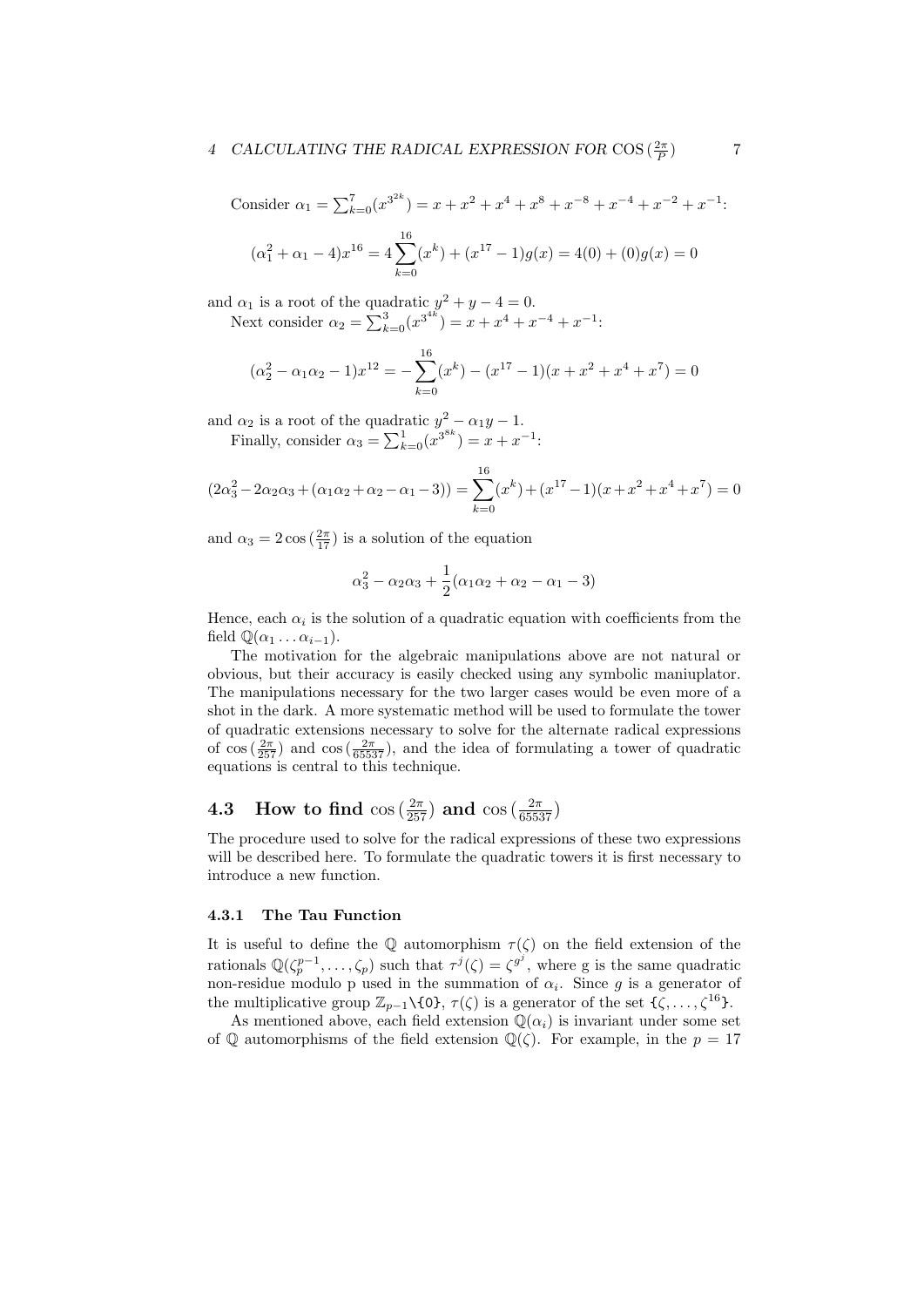case,  $\mathbb{Q}(\alpha_0) = \mathbb{Q}(\zeta, \ldots, \zeta)$  is invariant under all  $\mathbb{Q}$  automorphisms of  $\zeta$ . Each Q automorphism sends  $\zeta^j$  to a unique  $\zeta^l$ , and each of the  $\zeta, \ldots, \zeta^{16}$  are sent to another of the  $\zeta, \ldots, \zeta^{16}$ . Thus,  $\mathbb{Q}(\zeta, \ldots, \zeta^{16})$  is really just  $\mathbb Q$  in disguise, which should be true since  $\mathbb{Q}(\zeta, \ldots, \zeta^{16}) = \mathbb{Q}(-1) = \mathbb{Q} \mathbb{Q}(\alpha_1) = \mathbb{Q}(\zeta + \zeta^2 + \zeta^4 + \zeta^8 + \zeta^8)$  $\zeta^{-8} + \zeta^{-4} + \zeta^2 + \zeta^{-1}$ ) is invariant under  $\tau^{2n}$ , where  $n \in \mathbb{N}$ , and in general  $\mathbb{Q}(\alpha_1)$ is invariant under  $\tau^{2^{i}n}$ .

To demonstrate this, we will investigate some of the properties of the  $\tau$ function:  $\tau(xy) = \tau(x)\tau(y)$ , therefore

$$
\tau^{j}(\alpha_{i}) = \tau^{j}(\sum_{k=0}^{2^{2^{n-i}-1}} (x^{g^{(2^{i})k}})) = \sum_{k=0}^{2^{2^{n-i}-1}} \tau^{j}(x^{g^{(2^{i})k}}) = \sum_{k=0}^{2^{2^{n-i}-1}} (x^{g^{(2^{i})k}})^{g^{j}} = \sum_{k=0}^{2^{2^{n-i}-1}} x^{g^{(2^{i})k+j}}
$$

where *n* corresponds to the index of the Fermat number. Since

$$
\sum_{k=0}^{2^{2^{n-i}-1}} x^{g^{(2^i)k}} = \sum_{k=0}^{2^{2^{n-i}-1}} x^{g^{(2^i)k+2^i}},
$$

there are  $2^i$  conjugates for each  $\alpha_i$ .

#### 4.3.2 Calculating the Tower

This set of conjugates will become more important later, but for now the most important conjugate is  $\tau^{2^{i-1}}(\alpha_i)$ ; it is the key in building up our tower. An important property of this conjugate is the following:

$$
\alpha_i + \tau^{2^{i-1}}(\alpha_i) = \sum_{k=0}^{2^{2^{n-i}-1}} x^{g^{(2^i)k}} + \sum_{k=0}^{2^{2^{n-i}-1}} x^{g^{(2^i)k+2^{i-1}}} = \sum_{k=0}^{2^{2^{n-i}+1}-1} x^{g^{(2^{i-1})k}} = \alpha_{i-1}.
$$

or simply

$$
\alpha_i + \tau^{2^{i-1}}(\alpha_i) = \alpha_{i-1} \tag{2}
$$

Furthermore, we define:

$$
\beta_i = \alpha_i \tau^{2^{i-1}}(\alpha_i) \tag{3}
$$

a constant to which more attention will be paid later. Substituting (2) into (3) gives

$$
\alpha_i^2 - \alpha_{i-1}\alpha_i + \beta_i = 0 \tag{4}
$$

and each  $\alpha_i$  is a radical expression in  $\alpha_{i-1}$  and  $\beta_i$ .

For this two work, our tower needs a rational foundation. In other words,  $\alpha_0$  and  $\beta_1$  must be at worst radical expressions. From (1),  $\alpha_0 = \sum_{i=1}^{p-1} = -1$ . It remains to show that  $\beta_1$ , the other part of our foundation, is at worst a radical expression.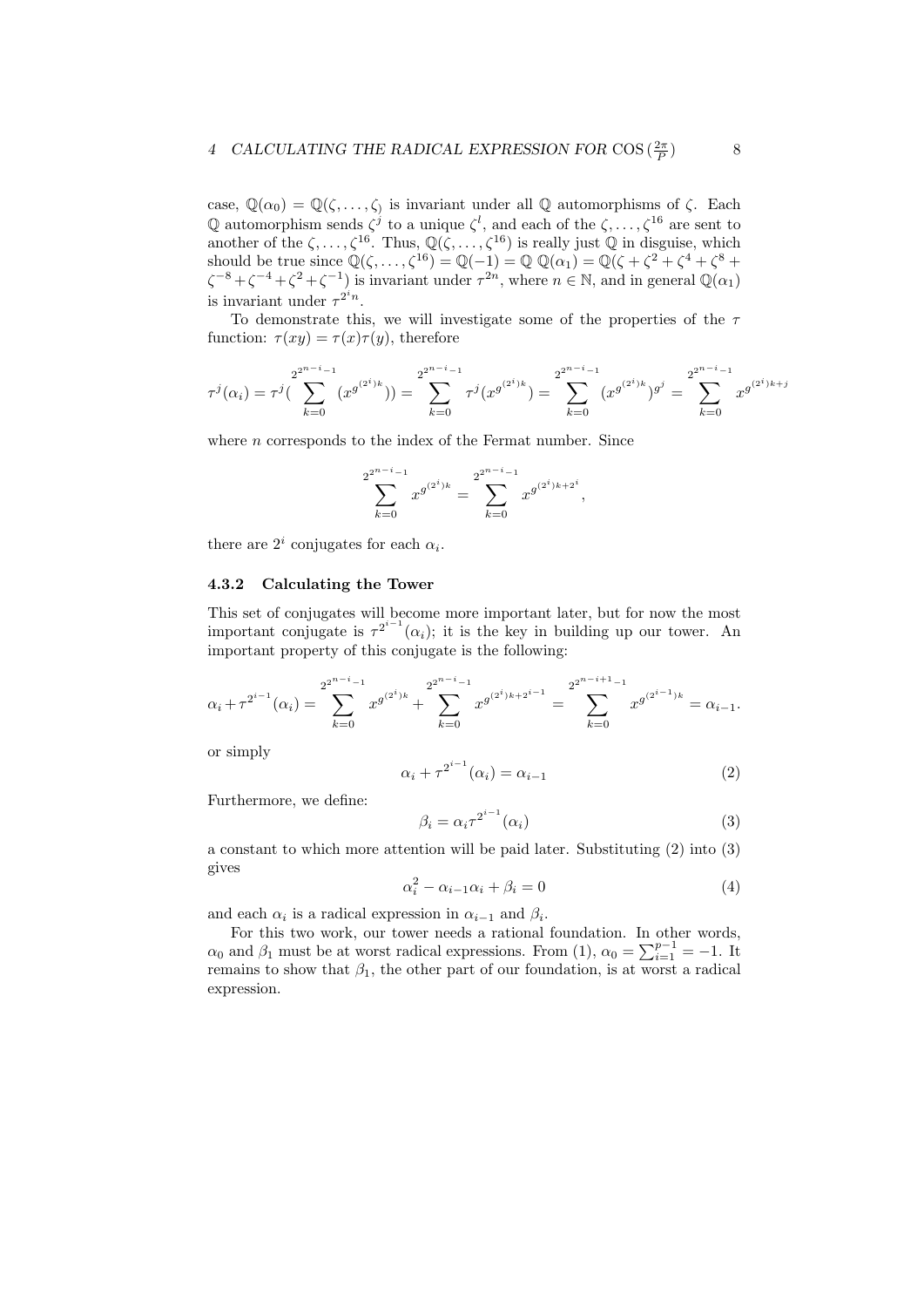#### 4.3.3 Calculating  $\beta_i$  From the Bottom

From here the tower will be determined if each  $\beta_i$  can be determined. One way to calculate each  $\beta_i$  is the algebraic "needle in a haystack" method used for the  $p = 17$  case. However, no one in their right mind would want to do this for the  $p = 257$  or  $p = 65537$  case.

A better approach is to consider the field extension  $\mathbb{Q}(\alpha_1)$ , which forms a vector space over  $\mathbb{Q}$ . Likewise,  $\mathbb{Q}(\alpha_i)$  forms a vector space over  $\mathbb{Q}(\alpha_{i-1})$ . Now,  $\beta_i$  lies in  $\mathbb{Q}(\alpha_{i-1})$  and hence can be written as a linear combination of the elements of  $\mathbb{Q}(\alpha_{i-1})$  using weights from  $\mathbb{Q}(\alpha_{i-2})$ .

Using the  $p = 17$  case as an example will help to explain. The tower of equations is

$$
\alpha_1^2 - \alpha_0 \alpha_1 + \beta_1 = 0
$$
  
\n
$$
\alpha_2^2 - \alpha_1 \alpha_2 + \beta_2 = 0
$$
  
\n
$$
\alpha_3^2 - \alpha_2 \alpha_3 + \beta_3 = 0.
$$

With the above in mind,  $\beta_1$  is a rational,  $\beta_2$  is a linear combination of the vectors 1 and  $\alpha_1$  over Q, and  $\beta_3$  is a linear combination of the vectors 1 and  $\alpha_2$ over the field  $\mathbb{Q}(\alpha_1)$ . Putting this more visually:

$$
\beta_1 = a, a \in \mathbb{Q}
$$

$$
\beta_2 = b_1 + b_2 \alpha_1, b_i \in \mathbb{Q}
$$

$$
\beta_3 = c_1 + c_2 \alpha_2, c_i \in \mathbb{Q}(\alpha_1),
$$

or

$$
\beta_3 = d_1 + d_2 \alpha_1 + d_3 \alpha_2 + d_4 \alpha_1 \alpha_2, d_i \in \mathbb{Q},
$$

and the problem is again reduced, this time to finding the rational weights.

For  $\alpha_i$ , there are  $2^{i-1}$  unknowns, and to find  $2^{i-1}$  unknowns we need  $2^{i-1}$ equations. Counting the identity, there are  $2^i$  conjugates for each  $\alpha_i$ . However, each the coefficients of the quadratic are members of the field  $\mathbb{Q}(\alpha_{i-1})$ , for which there are  $2^{i-1}$  conjugates. Hence, we can use these conjugates to turn the equation

 $\alpha_i^2 - \alpha_{i-1}\alpha_i + \beta_i = 0$ 

into

$$
(\tau^{j}(\alpha_{i}^{2}))^{2} - \tau^{j}(\alpha_{i-1})\tau^{j}(\alpha_{i}) + \tau^{j}(\beta_{i}) = 0
$$
\n(5)

and as j runs from 0 to  $2^{i-1} - 1$  we get  $2^{i-1}$  different equations.

Unfortunately, we need exact answers to a lot of equations in a lot of unknowns. That's too bad too because approximate answers are easy to find. Fortunately, a change of basis for our vector spaces helps alleviate this problem. Instead of using  $\{1, \alpha_i\}$  as a basis over the field  $\mathbb{Q}(\alpha_{i-1})$ , for  $\beta_i$  we can use  $\{\alpha_{i-1}, \tau(\alpha_{i-1}), \ldots, \tau^{2^{i-1}-1}\alpha_{i-1}\}\$ as our basis over the field Q. Again, we can use (5) to formulate  $2^{i-1}$  equations in  $2^{i-1}$  variables.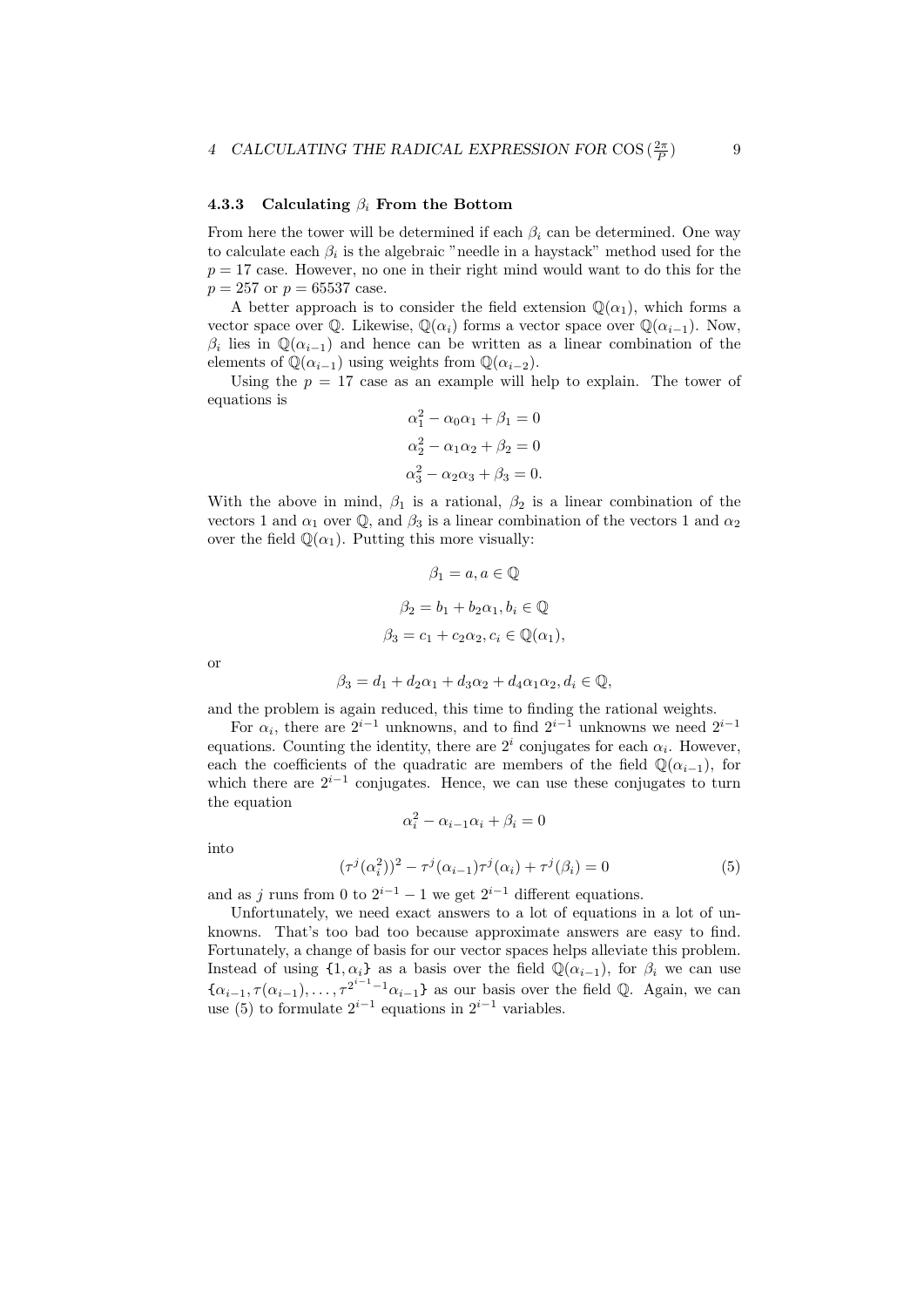### 4 CALCULATING THE RADICAL EXPRESSION FOR COS  $(\frac{2\pi}{P})$

To use this, consider any of the  $\tau^{j}(\alpha_i)$ ,  $\tau^{5}(\alpha_3)$  of the  $p = 257$  case for example:

$$
\tau^{5}(\alpha_3) = \sum_{k=0}^{31} (\cos(\frac{2\pi 3^{8k+5}}{257}) + i \sin(\frac{2\pi 3^{8k+5}}{257})).
$$

However, by their construction each  $\alpha_i$  is a real number. The imaginary parts will eventually cancel out, so why even bother with them. Hence,

$$
\tau^5(\alpha_3) = \sum_{k=0}^{31} (\cos(\frac{2\pi 3^{8k+5}}{257})),
$$

and a reasonably good approximation of this and the unknowns can be found using anything that handles numerical computations and large matrices.

But what good are approximate answers when we need exact ones? Each of the unknowns are integers! The basis with which we are working is not quite an intergal one, but it is close enough that the unknowns are all integers. Numerical analysis can be used to insure that the error on each unknown is less than  $\pm 0.5$  and once the approximations reach that accuracy the answers can be confidently rounded to the nearest integer.

Ideally, the basis  $\{1, \alpha_i\}$  is close enough to an intergal basis that the unknowns are integers. It is close, but as section 3.2 demonstrates it is not close enough. The reason that this would be ideal is that it would only be necessary to solve for each  $\alpha_i$ . Unfortunately, with the basis  $\{\alpha_{i-1}, \tau(\alpha_{i-1}), \ldots, \tau(\alpha_{i-1})\}$  $\tau^{2^{i-1}-1}(\alpha_{i-1})$  it is necessary to keep track of most of the  $\tau^{j}(\alpha_{i})$ . In other words, we are working with a tree instead of just a tower. But this problem is a practical one, not a theoretical one, and enough computing power or programming technique can minimize this downside.

To further check one's answers, a symbolic manipulator can be used to actually write out the polynomials and check that they are correct. Again, this is not a small task, but it can still be done with enough computing power.

#### 4.3.4 Calculating  $\beta_i$  From the Top

Unfortunately, the average personal computer cannot handle a  $2^{12}$  by  $2^{12}$ , and for the  $p = 65537$  case some of the matrices are much larger than this. The worst case scenario would be to solicit your math department for time on a local supercomputer, but fortunately this is not necessary, at least not until someone finds another Fermat prime.

Before, we were working our way up the tower from  $\alpha_1$ , and as we did the matrices grew continually larger. Fortunately, there is a method of working from the top as well, and this method grows more difficult to implement as we work down the tower. We hope to meet somewhere in the middle.

Consider  $\beta_7$  of the  $p = 257$  case. We have:

$$
\alpha_7 \tau_7^{64} = (x + x^{-1})(x^{16} + x^{-16}) = (x^{3^0} + x^{3^{128}})(x^{3^{64}} + x^{3^{196}}) =
$$
  

$$
x^{3^0 + 3^{64}} + \dots + x^{3^{128} + 3^{196}}
$$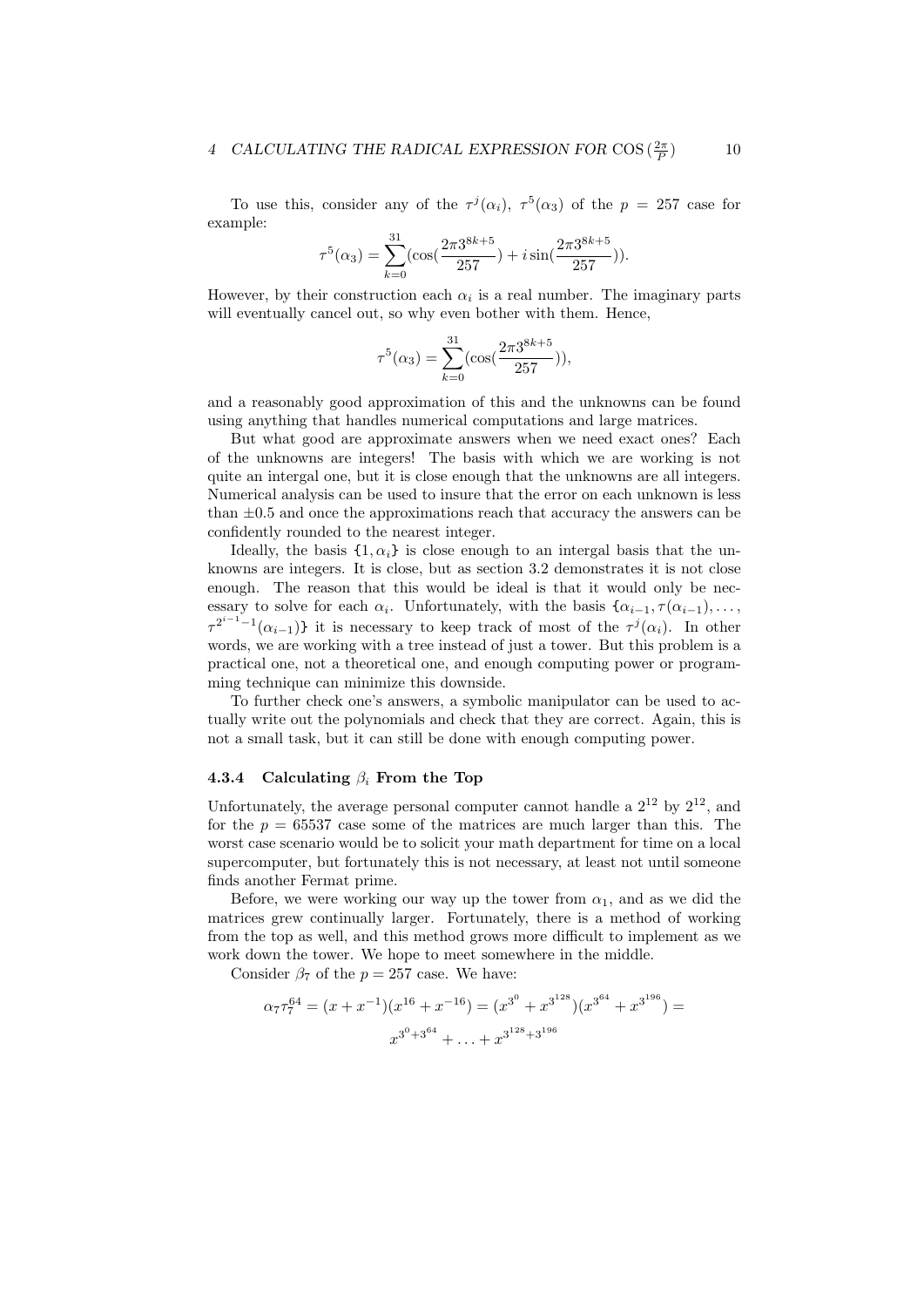We know that each  $\beta_i$  is a linear combination of the  $\tau_{i-1}^j$ , therefore

$$
(3^0 + 3^{64}) \mod 257 = 3^j \mod 257.
$$

Discrete modular equations are notoriously hard to solve, even to the point that they are used in cryptology. Brute force can be used to solve these equations, and there are at most  $p$  natural numbers to try. The big advantage of this method is that there are no approximations to deal with. Another advantage is that near the top of the tower this method is more efficient than using matrices. Near the middle of the tower this method takes just as long as the matrix method, but hopefully the two methods will meet before this point is reached.

A third advantage to this method is revealed in a little trick that can be used to narrow down the domain of j. Consider  $\alpha_6$ : each exponent is of the form  $g^{64k}$ . If we raise any element to the 4<sup>th</sup> power we find that

$$
(g^{64k})^4 = (g^{256})^k = (1)^k.
$$

Similarly, each  $\alpha_i$  is a solution of the equation  $x^{2^{2^{n}-i}} = 1$  over the field  $\mathbb{Z}_p$ , where n is the index of the Fermat number. For  $\alpha_6$ , each of the indices  $3^0, \ldots, 3^{192}$  are the numbers in  $\mathbb{Z}_p$  which when raised to the fourth power give one, or solutions of the equation  $x^{2^{2^3-6}} = x^4 = 1$ .

In the field  $\mathbb{Z}_p$ , 16 and -16 behave like i and -i, respectively. For other  $\alpha_i$ , the exponents behave like the appropriate primitive roots of unity. With this in mind,

$$
\alpha_7 \tau_7^{64} = (x + x^{-1})(x^i + x^{-i}) = (x + x^{-1})(x^i + x^{-i}) = x^{1+i} + \ldots + x^{(-1-i)}
$$

and

$$
3^j = (1+i) \bmod 257.
$$

Now, the solution to this equation is no more obvious than its alternate form, but a little manipulation will show the merit of this representation. If we continually square the quantity  $1 + i$ , we get the following result:

$$
(1+i)^{16} = 256 = 3^{128} = -1
$$
 (6)

and the quantity  $1 + i \mod 257$  is a primitive  $32^{nd}$  root of unity. Taking the  $16<sup>th</sup>$  root of each side of this equation gives:

$$
1 + i = (3^{128})^{1/16} = 3^{128/16} = 3^8.
$$
 (7)

Of course, since we are working in  $\mathbb{Z}_p$  and  $3^{256} = 1$ , this is not the only solution. Equation (6) then becomes

$$
(1+i)^{16} = (3^{128})(3^{256k}) = 3^{128+256k}
$$

and equation (7) becomes

$$
1 + i = 3^{8 + 16k},
$$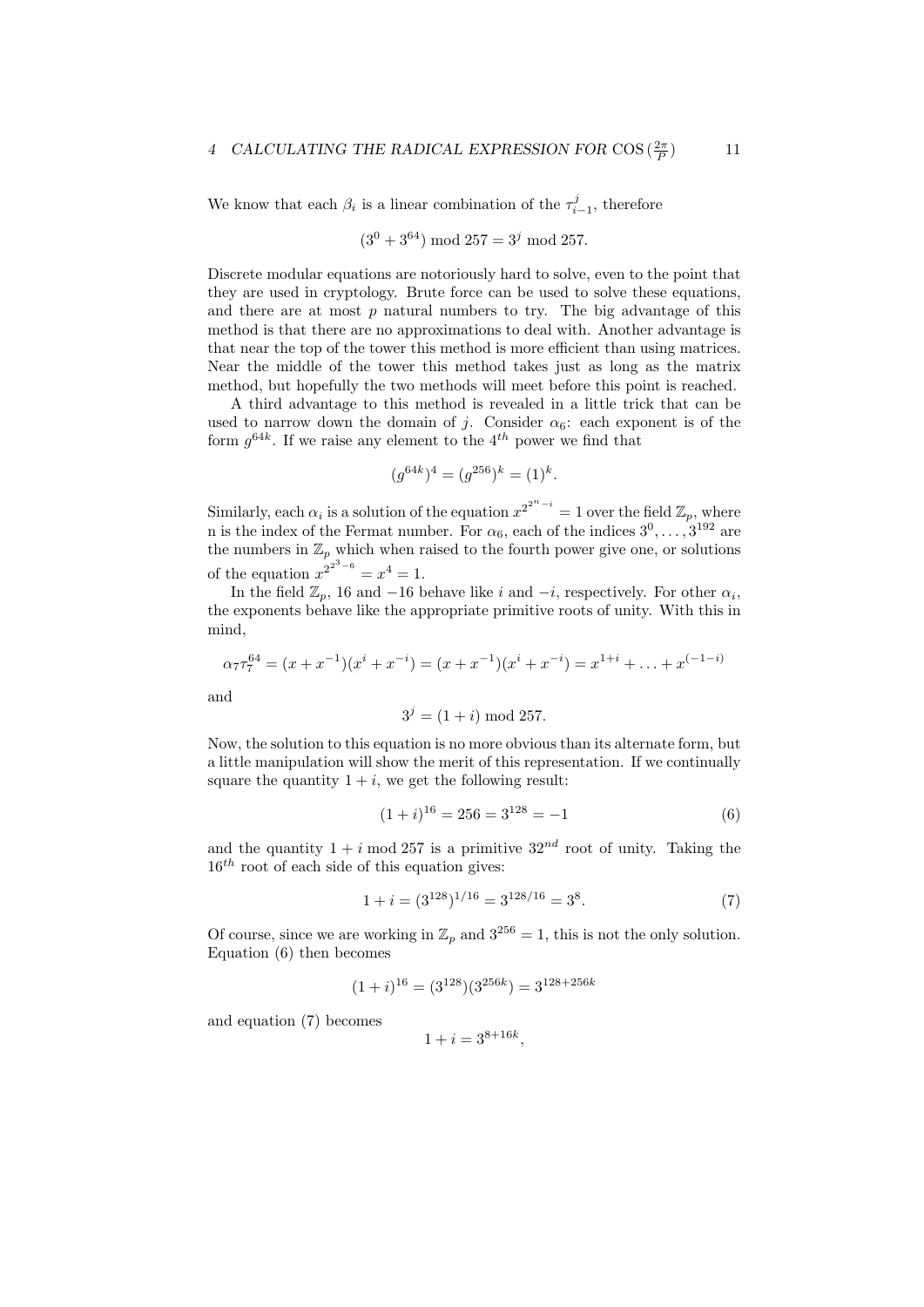leaving us with only 16 values to try for  $j$  instead of 256.

It is not necessary to use i for this, for  $(1+3^{64})^{16} = -1$ . However, as mentioned above  $3^{64}$  and i behave similarly, and  $(1+i)^{32}$  is considerably easier to compute than  $(1 + 3^{16384})^{32}$ .

Unfortunately this procedure does not gain much for most of the  $\alpha_i$ . For the  $p = 257$  case, we find for  $\alpha_7$  that  $1 + \zeta_8 = 3^{1+2k}$  and for  $\alpha_6$  and below that  $1 + \zeta_{16} = 3^k$ , which is what we already knew. For the  $p = 65537$  case, we find for  $\alpha_{15}$  that  $1 + i = 3^{1024 + 2048k}$ , for  $\alpha_{14}$  that  $1 + \zeta_8 = 3^{4+8k}$ , for  $\alpha_{12}$  that  $1+\zeta_{16} = 3^{1+2k}$ , and for  $1+\zeta_{32} = 3^k$ , which is again what we already knew. The merit of this trick is that helps us calculate a few  $\beta_i$  at the top of the tower.

#### 4.3.5 Distinguishing Between Solutions

There is only one more aspect to discuss before the technique for finding the radical expressions is complete.  $\alpha_{i-1}$  has only half as many conjugates as  $\alpha_i$ . The consequence of this is that the equations

$$
(\tau^j(\alpha_i^2))^2 - \tau^j(\alpha_{i-1})\tau^j(\alpha_i) + \tau^j(\beta_i) = 0
$$

and

$$
(\tau^{j+2^{i-1}}(\alpha_i^2))^2 - \tau^{j+2^{i-1}}(\alpha_{i-1})\tau^{j+2^{i-1}}(\alpha_i) + \tau^{j+2^{i-1}}(\beta_i) = 0
$$

both have the same solution, differing by the sign in front of the radical, due to the fact that  $\tau^{j+2^{i-1}}(\alpha_{i-1}) = \tau^j(\alpha_{i-1})$  (since  $\tau^{2^{i-1}}(\alpha_{i-1}) = \alpha_{i-1}$ ).

It would seem that there should be some pattern to the signs, such as the conjugate that occurs first is the greater one, but unfortunately this intuition is wrong. In fact, we were unable to determine any kind of pattern at all, even an artificial pattern for the purpose of making data presentation easier. To determine which has which sign, it is necessary to look at the approximations for each and check which one is bigger.

A different perspective on this problem unfortunately does not help to solve this problem. The  $\tau$  function is a  $\mathbb Q$  automorphism, but our solutions are in terms of radicals, which do not lie in  $\mathbb{Q}$ . Considering the following, where  $x \in \mathbb{Q}$ :

$$
(\tau(\sqrt{x}))^2 = \tau((\sqrt{x})^2) = \tau(x) = x
$$

therefore

$$
\tau(\sqrt{x}) = \pm \sqrt{x}
$$

which is, of course, what we already knew. Likewise,

$$
(\tau(\sqrt{\beta_i}))^2 = \tau((\sqrt{\beta_i})^2) = \tau(\beta_i)
$$

therefore

$$
\tau(\sqrt{\beta_i}) = \pm \sqrt{(\tau(\beta_i))},
$$

which still does nothing to help distinguish between solutions.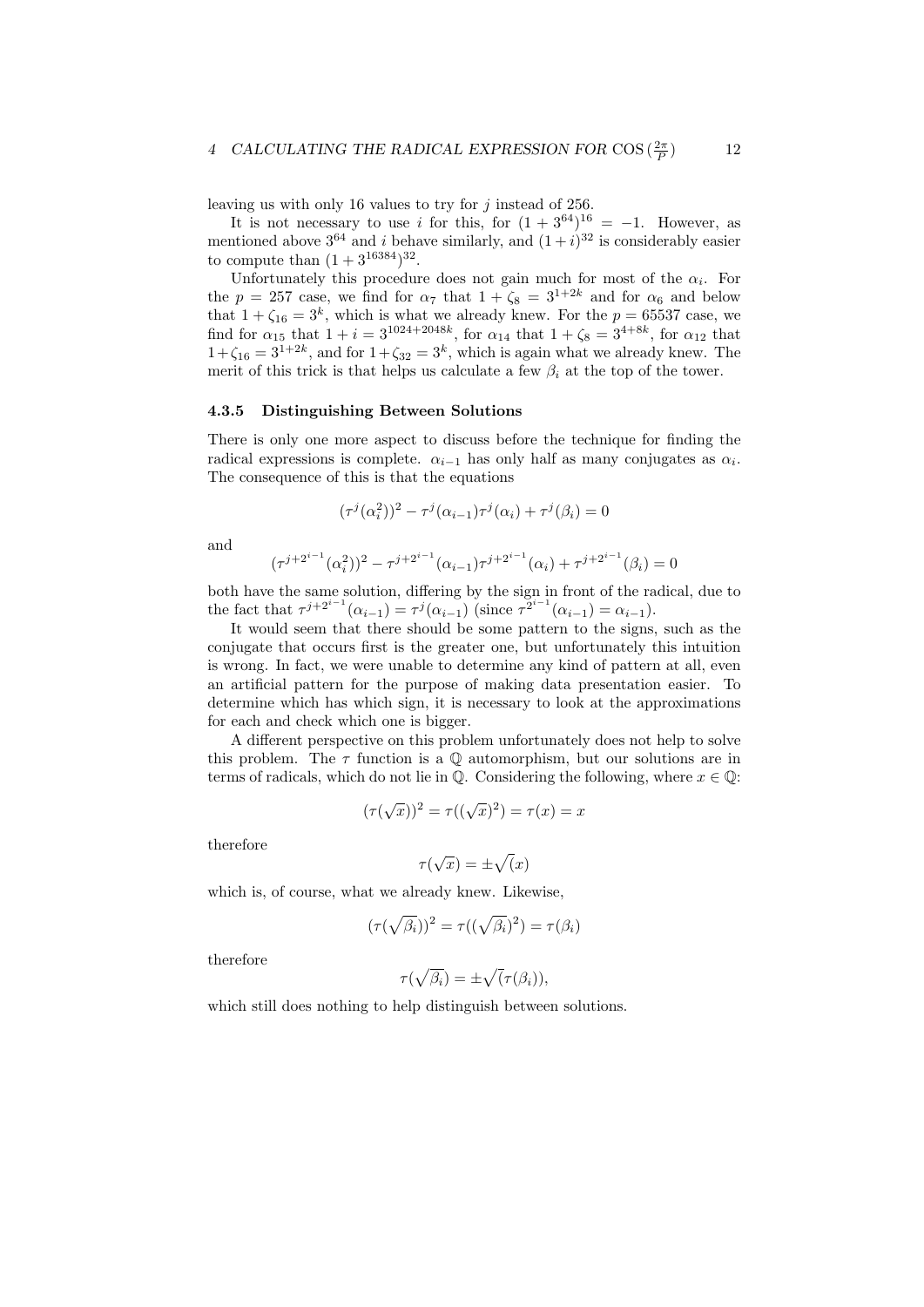### 5 Calculations Using the Tower

Here the method described in section 4.3 will be used to calculate  $\cos(\frac{2\pi}{17})$ ,  $\cos\left(\frac{2\pi}{257}\right)$ , and  $\cos\left(\frac{2\pi}{65537}\right)$ . The generator used for each case will be 3, but this is arbitrary and is only used because it is the smallest generator and makes the calculations faster. Each of the following subsections will contain the calculated tower of equations, a table indicating the sign of each radical expression, and the entire radical expression. For the  $p = 17$  and  $p = 257$  cases, it was easy to calculate the entire tower of quadratic extensions using matrices, and the errors in the approximations were very small, even using just Maple and a personal computer. For the  $p = 65537$  case, the first ten equations were easy to compute using matrices, and the top four equations were easy to compute by solving the discrete modular equations. The  $11^{th}$  equation was difficult to calculate either way, and after a few days of computation on a personal computer, the method from the top succeeded in calculating the correct equation. Each of the equations were checked for correctness using the actual polynomials they represent.

# 5.1 A Warmup –  $\cos\left(\frac{2\pi}{17}\right)$

Though this problem has been tackled many times before, the techniques of this paper will be used to again give a rational expression for  $\cos(\frac{2\pi}{17})$ . The calculated tower of equations used was

$$
\alpha_1^2 + \alpha_1 - 4 \tag{8}
$$

$$
\alpha_2^2 - \alpha_1 \alpha_2 - 1 \tag{9}
$$

$$
x_3^2 - \alpha_2 \alpha_3 + \tau(\alpha_2) \tag{10}
$$

Table (1) gives the appropriate signs of each radical expression.

α

|                                                   |                | Table 1. Signs for $p = 17$ |
|---------------------------------------------------|----------------|-----------------------------|
| Root                                              | Tau            | $\overline{\mathrm{Sign}}$  |
| 1                                                 | $\rm 0$        | $^{+}$                      |
| $\mathbf 1$                                       | $\mathbf 1$    |                             |
|                                                   | $\overline{0}$ |                             |
| $\begin{smallmatrix}2&2\2&2\3&3\end{smallmatrix}$ | $\mathbf{1}$   | $^{+}$                      |
|                                                   | $\frac{2}{3}$  |                             |
|                                                   |                |                             |
|                                                   | $\overline{0}$ |                             |
|                                                   | $\mathbf{1}$   | $^{+}$                      |
| 3                                                 |                |                             |
| 3                                                 | $\frac{2}{3}$  |                             |
| 3                                                 | $\overline{4}$ |                             |
| 3                                                 | $\overline{5}$ |                             |
| 3                                                 | 6              |                             |
| 3                                                 | 7              |                             |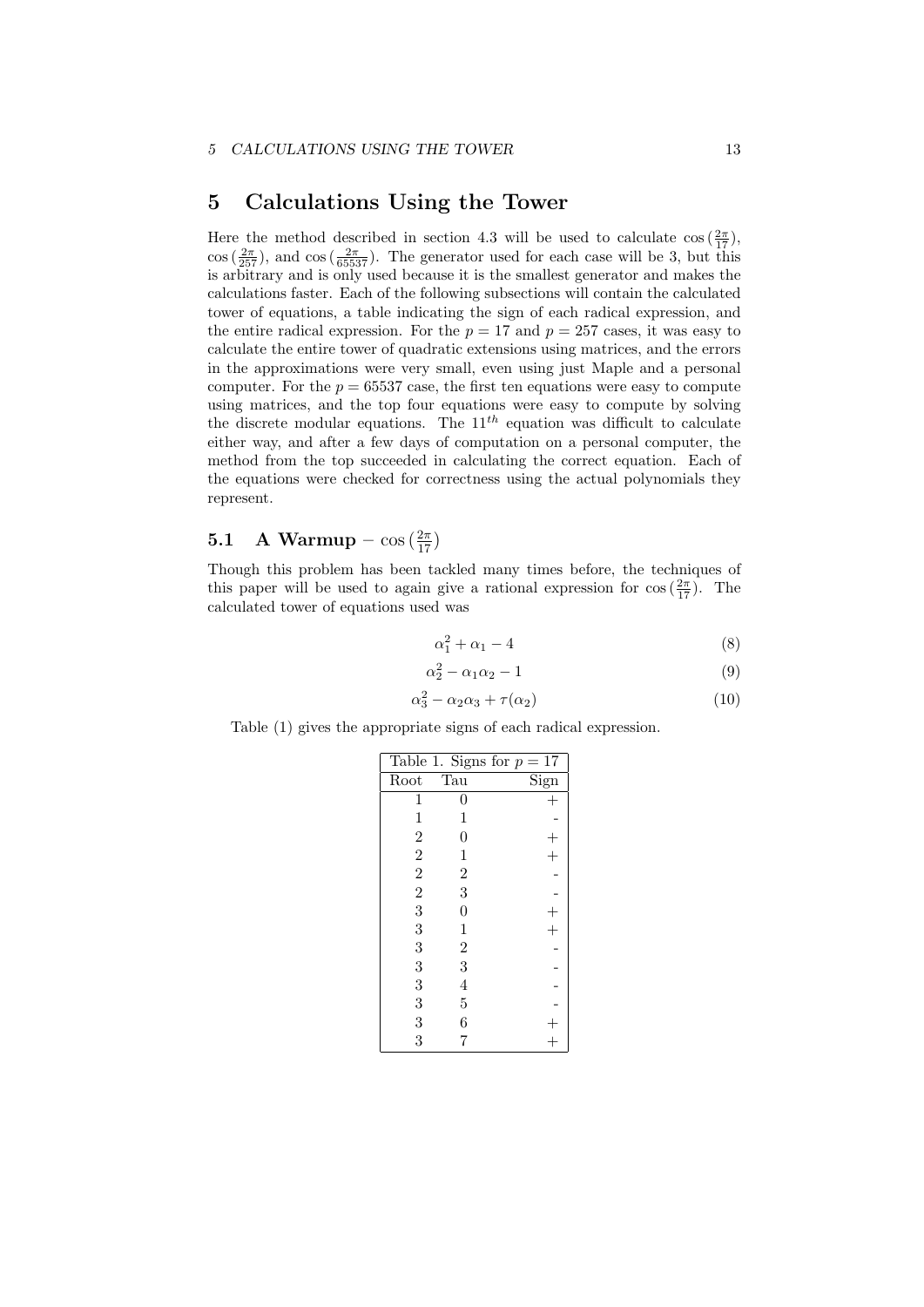#### 5 CALCULATIONS USING THE TOWER 14

Here we will demonstrate from start to finish how to formulate a real expression involving no worse than square roots using the tower of equations and table ??. We first solve (10) for  $\alpha_3$  and we get the expression

$$
\alpha_3 = \frac{\alpha_2}{2} \pm \frac{\sqrt{\alpha_2^2 + 4\tau(\alpha_2)}}{2}.
$$

To determine the sign in front of the radical, we refer to table (1). We are solving for  $\alpha_3$ , or  $\tau^0(\alpha_3)$ , so we refer to the line in the table with a '3' in the 'Root' column and a '0' in the 'Tau' column, and find that the sign is '+'. In general, for the expression  $\tau^{i}(\alpha_j)$  we refer to the line with an 'i' in the 'Tau' column and a 'j' in the 'Root' column. Hence,

$$
\alpha_3 = \frac{\alpha_2}{2} + \frac{\sqrt{\alpha_2^2 + 4\tau(\alpha_2)}}{2}.
$$

Next we must solve for all of the remaining unknowns in the expression. This means we must solve for  $\alpha_2$  and  $\tau(\alpha_2)$ . For this, we solve (9) or one of its conjugates for the variable. We first have

$$
\alpha_2 = \frac{\alpha_1}{2} \pm \frac{\sqrt{\alpha_1^2 + 4(-1)}}{2}.
$$

Referring to the line of Table (1) with a '1' in the 'Root' column and a '0' in the 'Tau' column gives a sign of  $'$ +', therefore

$$
\alpha_2 = \frac{\alpha_1}{2} + \frac{\sqrt{\alpha_1^2 + 4(-1)}}{2}.
$$

Using the  $\tau$  function, (9) can be rewritten as

$$
\tau(\alpha_2)^2 - \tau(\alpha_1)\tau(\alpha_2) - 1 = 0
$$

and solving for  $\tau(\alpha_2)$  gives

$$
\tau(\alpha_2) = \frac{\tau(\alpha_1)}{2} \pm \frac{\sqrt{\tau(\alpha_1)^2 - 4(-1)}}{2},
$$

and referring to the line corresponding to a '2' in the 'Root' column and a '1' in the 'Tau' column gives a sign of  $'$ +', so

$$
\tau(\alpha_2) = \frac{\tau(\alpha_1)}{2} + \frac{\sqrt{\tau(\alpha_1)^2 + 4}}{2}.
$$

Substituting these into the expression for  $\alpha_3$  gives

$$
\alpha_3 = \frac{\frac{\alpha_1}{2} + \frac{\sqrt{\alpha_1^2 + 4}}{2}}{2} + \frac{\sqrt{\left(\frac{\alpha_1}{2} + \frac{\sqrt{\alpha_1^2 + 4}}{2}\right)^2 + 4\left(\frac{\tau(\alpha_1)}{2} + \frac{\sqrt{\tau(\alpha_1)^2 + 4}}{2}\right)^2}}{2}.
$$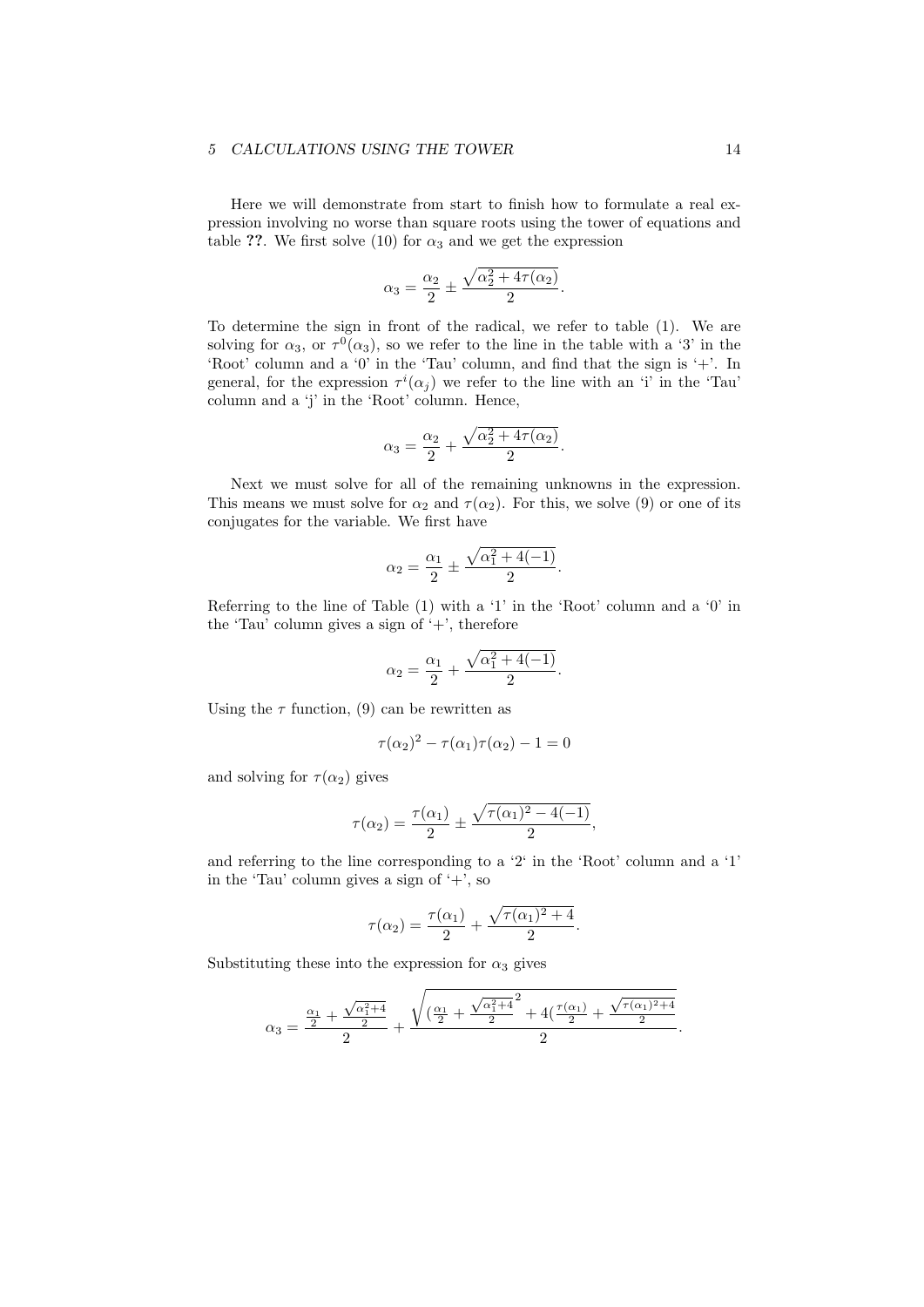#### 5 CALCULATIONS USING THE TOWER 15

Simplifying this gives

$$
\alpha_3 = \frac{\alpha_1}{4} + \frac{\sqrt{\alpha_1^2 + 4}}{4} + \frac{1}{4} \sqrt{(\alpha_1 + \sqrt{\alpha_1^2 + 4})^2 + 8(\tau(\alpha_1) + \sqrt{\tau(\alpha_1)^2 + 4})}.
$$

Finally, we refer to (8) and its conjugate

$$
\tau(\alpha_1)^2 + \tau(\alpha_1) - 1 = 0
$$

to solve for  $\alpha_1$  and  $\tau(\alpha_1)$ . Solving gives:

$$
\alpha_1 = \frac{-1}{2} \pm \frac{\sqrt{(1)^2 - 4(-4)}}{2}
$$

and also

$$
\tau(\alpha_1) = \frac{-1}{2} \pm \frac{\sqrt{(1)^2 - 4(-4)}}{2}.
$$

Referring to Table (1) gives

$$
\alpha_1 = \frac{-1}{2} + \frac{\sqrt{17}}{2}
$$

and also

$$
\tau(\alpha_1) = \frac{-1}{2} - \frac{\sqrt{17}}{2}.
$$

Substituting these into the expression for  $\alpha_3$  gives:

$$
\alpha_3 = \frac{\left(-\frac{1}{2} + \frac{\sqrt{17}}{2}\right)}{4} + \frac{\sqrt{\left(-\frac{1}{2} + \frac{\sqrt{17}}{2}\right)^2 + 4}}{4} + \frac{\frac{1}{4}\sqrt{\left(\left(-\frac{1}{2} + \frac{\sqrt{17}}{2}\right) + \sqrt{\left(-\frac{1}{2} + \frac{\sqrt{17}}{2}\right)^2 + 4}\right)^2 + 8\left(\left(-\frac{1}{2} - \frac{\sqrt{17}}{2}\right) + \sqrt{\left(-\frac{1}{2} - \frac{\sqrt{17}}{2}\right)^2 + 4}\right)}}{\frac{1}{4}\sqrt{\left(\frac{1}{2} + \frac{\sqrt{17}}{2}\right) + \sqrt{\left(-\frac{1}{2} + \frac{\sqrt{17}}{2}\right)^2 + 4}\right)}}.
$$

Simplifying this gives:

$$
-\frac{1}{8} + \frac{1}{8}\sqrt{17} + \frac{1}{8}\sqrt{34 - 2\sqrt{17}}
$$
  
+ 
$$
\frac{1}{8}\sqrt{68 + 12\sqrt{17} - 2\sqrt{34 - 2\sqrt{17}} + 2\sqrt{17}\sqrt{34 - 2\sqrt{17}} - 16\sqrt{34 + 2\sqrt{17}}}.
$$

# **5.2** More Practice –  $\cos\left(\frac{2\pi}{257}\right)$

The rational expression for  $\cos(\frac{2\pi}{257})$ , and thus an algorithm for the construction of a 257-gon, has been given and verified, but never in brief form. The calculated tower is:

$$
\alpha_1^2+\alpha_1-64
$$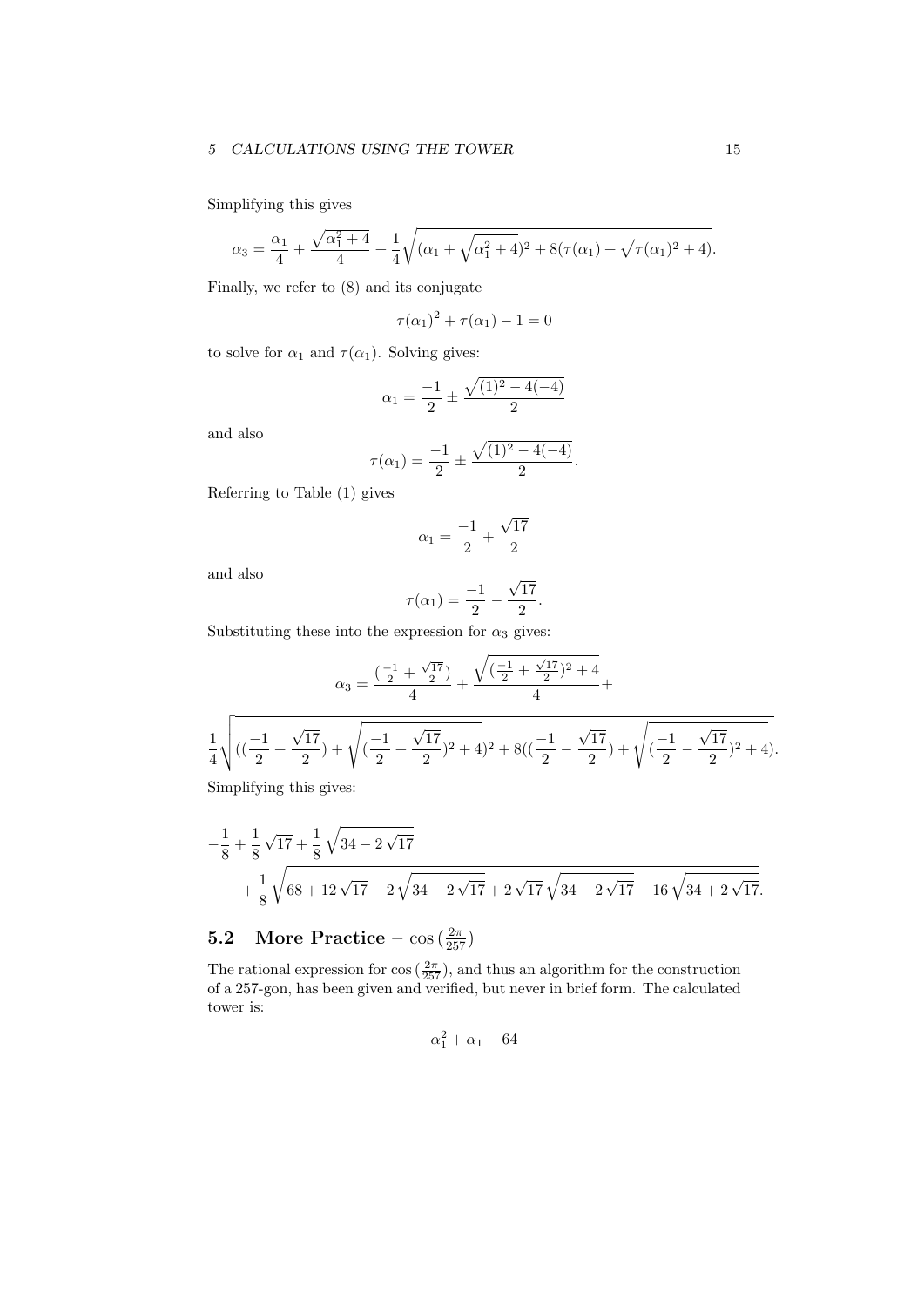$$
\alpha_2^2 - \alpha_1 \alpha_2 - 16
$$
  
\n
$$
\alpha_3^2 - \alpha_2 \alpha_3 + 2\alpha_2 + 5\tau(\alpha_2) + 4\tau^2(\alpha_2) + 5\tau^3(\alpha_2)
$$
  
\n
$$
\alpha_4^2 - \alpha_3 \alpha_4 + 2\alpha_3 + 2\tau^2(\alpha_3) + \tau^4(\alpha_3) + 2\tau^5(\alpha_3) + \tau^6(\alpha_3)
$$
  
\n
$$
\alpha_5^2 - \alpha_4 \alpha_5 + \alpha_4 + \tau(\alpha_4) + \tau^2(\alpha_4) + \tau^5(\alpha_4)
$$
  
\n
$$
\alpha_6^2 - \alpha_5 \alpha_6 + \tau(\alpha_5) + \tau^{23}(\alpha_5)
$$
  
\n
$$
\alpha_7^2 - \alpha_6 \alpha_7 + \tau^{56}(\alpha_6)
$$
 (11)

I left a lot of junk out here for brevity.

Finally, here is the radical expression for  $\cos\left(\frac{2\pi}{65537}\right)$ .

## 6 Two Algorithms for the Construction of ngons

Here we present two algorithms for construction of a 17, 257, and 65537-gon. The first is obvious, but rather unpleasing aesthetically. The second is more aesthetically pleasing and slightly easier to actually perform.

#### 6.1 A Messy Algorithm

The first method is mentioned above, and it is to simply construct the point corresponding to  $\cos(\frac{2\pi}{p})$  using the several page long radical expression. For the  $p = 17$  case this is not easy but also not impossible. For the larger cases this is entirely unmanagable.

#### 6.2 A Nicer Algorithm

The second method provides a method of construction which does not require the actual radical expression. Each equation in the tower is of the form

$$
\alpha_i^2 - \alpha_{i-1}\alpha_i + \beta_i = 0.
$$

One can rewrite this equation by completing the square:

$$
(\alpha_i - \frac{\alpha_{i-1}}{2})^2 + \beta_i - (\frac{\alpha_{i-1}}{2})^2 = 0
$$

and each  $\alpha_i$  is the intersection of a circle centered at  $(\frac{\alpha_{i-1}}{2})$  with radius  $\sqrt{(\frac{\alpha_{i-1}}{2}) - \beta_i}$ and the x-axis. The sign of the root, and hence the left or right intersection, is still in question and must be computed or referenced from table (??). The construction is still no cake walk, for each  $\tau_i^j$  which is contained in a  $\beta_{i+1}$  must be constructed. This is done by constructing a circle instead centered at  $\left(\frac{\tau^j(a_{i-1})}{2}\right)$ with radius  $\sqrt{\left(\frac{\tau^j(\alpha_{i-1})}{2}\right) - \tau^j(\beta_i)}$ .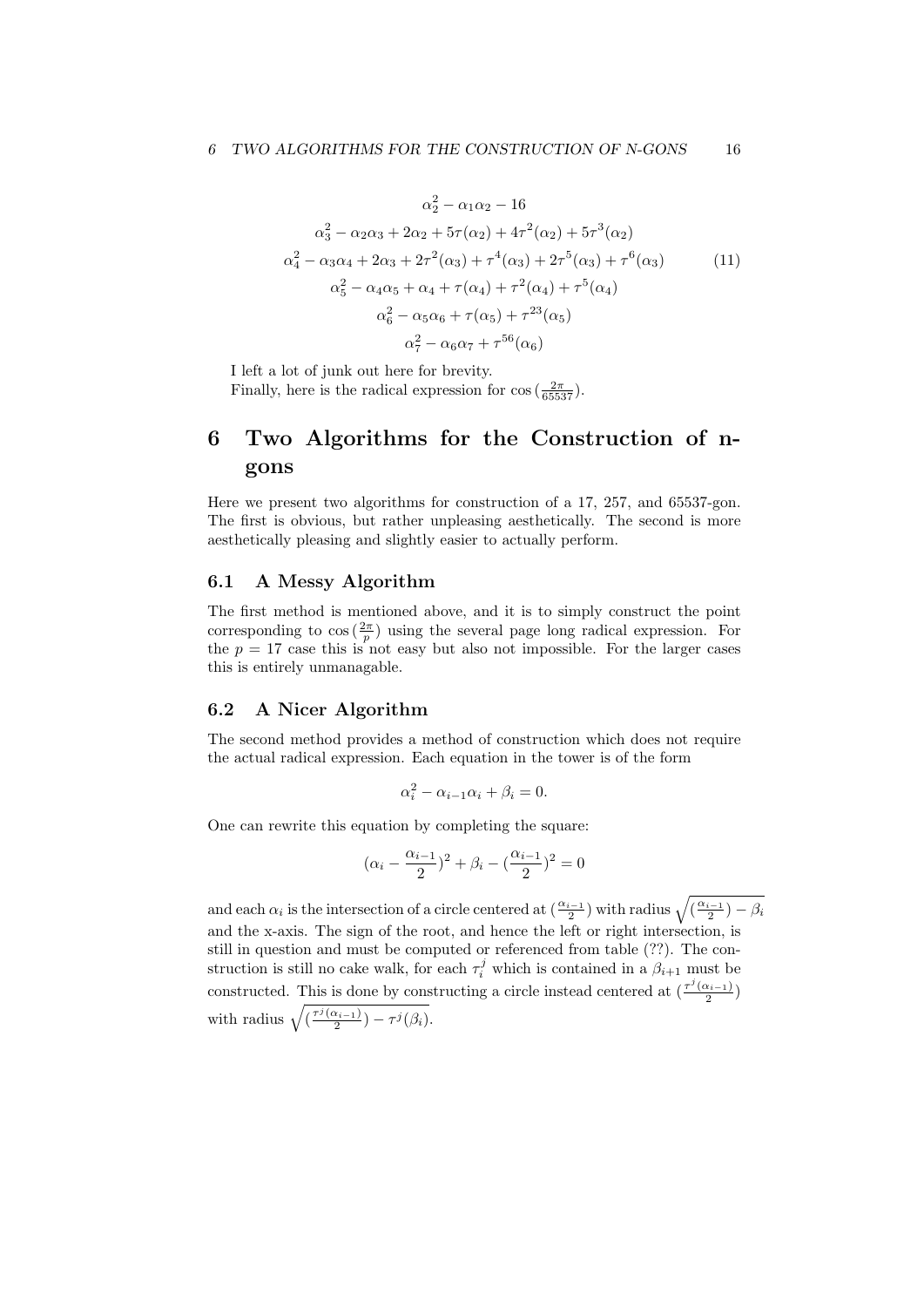### 7 Conclusion

In this paper we have presented a method for calculation of  $\cos\left(\frac{2\pi}{p}\right)$ , where p is a Fermat prime. With this, we have given two algorithms for the ruler and compass construction of a regular n-gon, where n is a Fermat prime, hence providing an algorithm for the ruler and compass construction of every known possible regular n-gon.